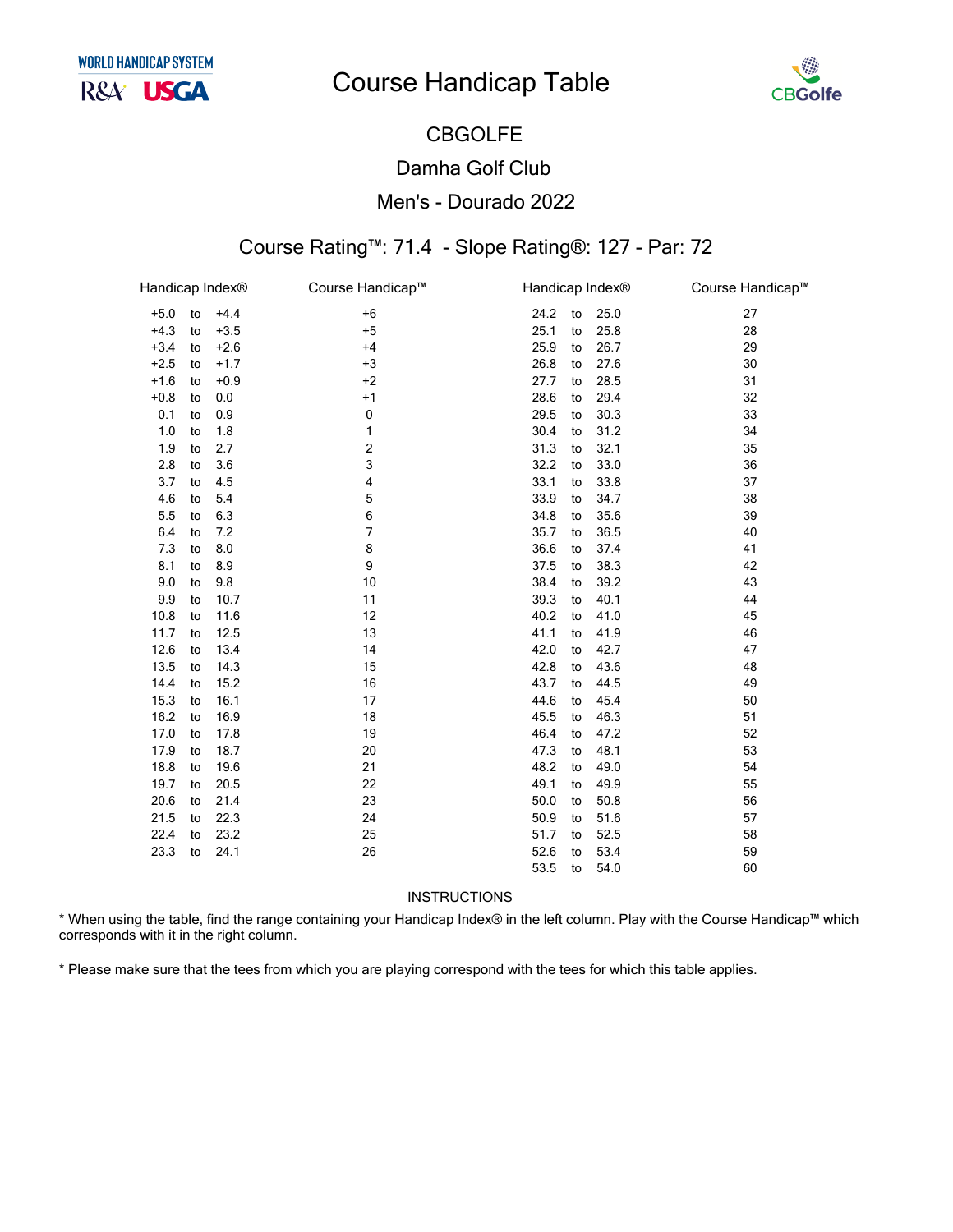

## CBGOLFE Damha Golf Club Men's - Azul 2022

### Course Rating™: 69.5 - Slope Rating®: 120 - Par: 72

| Handicap Index <sup>®</sup> |    |        | Course Handicap™ |      | Handicap Index® |      | Course Handicap™ |
|-----------------------------|----|--------|------------------|------|-----------------|------|------------------|
| $+5.0$                      | to | $+4.8$ | $+8$             | 24.5 | to              | 25.4 | 24               |
| $+4.7$                      | to | $+3.8$ | $+7$             | 25.5 | to              | 26.3 | 25               |
| $+3.7$                      | to | $+2.9$ | $+6$             | 26.4 | to              | 27.3 | 26               |
| $+2.8$                      | to | $+1.9$ | $+5$             | 27.4 | to              | 28.2 | 27               |
| $+1.8$                      | to | $+1.0$ | $+4$             | 28.3 | to              | 29.1 | 28               |
| $+0.9$                      | to | $+0.1$ | $+3$             | 29.2 | to              | 30.1 | 29               |
| 0.0                         | to | 0.9    | $+2$             | 30.2 | to              | 31.0 | 30               |
| 1.0                         | to | 1.8    | $+1$             | 31.1 | to              | 32.0 | 31               |
| 1.9                         | to | 2.8    | $\pmb{0}$        | 32.1 | to              | 32.9 | 32               |
| 2.9                         | to | 3.7    | 1                | 33.0 | to              | 33.8 | 33               |
| 3.8                         | to | 4.7    | 2                | 33.9 | to              | 34.8 | 34               |
| 4.8                         | to | 5.6    | 3                | 34.9 | to              | 35.7 | 35               |
| 5.7                         | to | 6.5    | 4                | 35.8 | to              | 36.7 | 36               |
| 6.6                         | to | 7.5    | 5                | 36.8 | to              | 37.6 | 37               |
| 7.6                         | to | 8.4    | 6                | 37.7 | to              | 38.6 | 38               |
| 8.5                         | to | 9.4    | 7                | 38.7 | to              | 39.5 | 39               |
| 9.5                         | to | 10.3   | 8                | 39.6 | to              | 40.4 | 40               |
| 10.4                        | to | 11.2   | 9                | 40.5 | to              | 41.4 | 41               |
| 11.3                        | to | 12.2   | 10               | 41.5 | to              | 42.3 | 42               |
| 12.3                        | to | 13.1   | 11               | 42.4 | to              | 43.3 | 43               |
| 13.2                        | to | 14.1   | 12               | 43.4 | to              | 44.2 | 44               |
| 14.2                        | to | 15.0   | 13               | 44.3 | to              | 45.1 | 45               |
| 15.1                        | to | 16.0   | 14               | 45.2 | to              | 46.1 | 46               |
| 16.1                        | to | 16.9   | 15               | 46.2 | to              | 47.0 | 47               |
| 17.0                        | to | 17.8   | 16               | 47.1 | to              | 48.0 | 48               |
| 17.9                        | to | 18.8   | 17               | 48.1 | to              | 48.9 | 49               |
| 18.9                        | to | 19.7   | 18               | 49.0 | to              | 49.9 | 50               |
| 19.8                        | to | 20.7   | 19               | 50.0 | to              | 50.8 | 51               |
| 20.8                        | to | 21.6   | 20               | 50.9 | to              | 51.7 | 52               |
| 21.7                        | to | 22.5   | 21               | 51.8 | to              | 52.7 | 53               |
| 22.6                        | to | 23.5   | 22               | 52.8 | to              | 53.6 | 54               |
| 23.6                        | to | 24.4   | 23               | 53.7 | to              | 54.0 | 55               |

**INSTRUCTIONS** 

\* When using the table, find the range containing your Handicap Index® in the left column. Play with the Course Handicap™ which corresponds with it in the right column.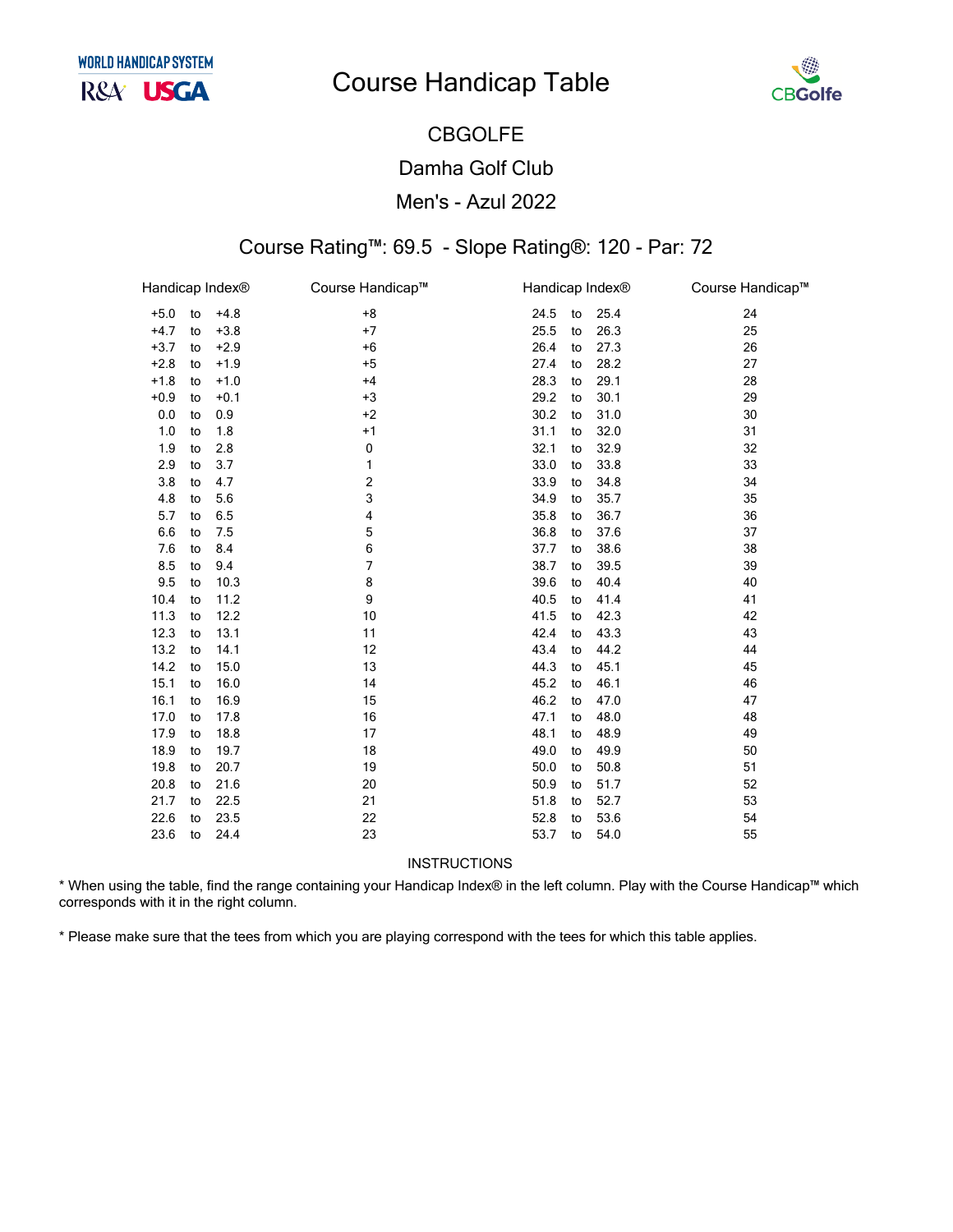

## CBGOLFE Damha Golf Club Men's - Branco 2022

### Course Rating™: 67.2 - Slope Rating®: 116 - Par: 72

| Handicap Index® |    |        | Course Handicap™ |      | Handicap Index® |      | Course Handicap™ |
|-----------------|----|--------|------------------|------|-----------------|------|------------------|
| $+5.0$          | to | $+4.6$ | $+10$            | 24.7 | to              | 25.6 | 21               |
| $+4.5$          | to | $+3.7$ | $+9$             | 25.7 | to              | 26.5 | 22               |
| $+3.6$          | to | $+2.7$ | $+8$             | 26.6 | to              | 27.5 | 23               |
| $+2.6$          | to | $+1.7$ | $+7$             | 27.6 | to              | 28.5 | 24               |
| $+1.6$          | to | $+0.7$ | $+6$             | 28.6 | to              | 29.5 | 25               |
| $+0.6$          | to | 0.2    | $+5$             | 29.6 | to              | 30.4 | 26               |
| 0.3             | to | 1.2    | $+4$             | 30.5 | to              | 31.4 | 27               |
| 1.3             | to | 2.2    | $+3$             | 31.5 | to              | 32.4 | 28               |
| 2.3             | to | 3.2    | $+2$             | 32.5 | to              | 33.4 | 29               |
| 3.3             | to | 4.1    | $+1$             | 33.5 | to              | 34.3 | 30               |
| 4.2             | to | 5.1    | 0                | 34.4 | to              | 35.3 | 31               |
| 5.2             | to | 6.1    | 1                | 35.4 | to              | 36.3 | 32               |
| 6.2             | to | 7.1    | 2                | 36.4 | to              | 37.3 | 33               |
| 7.2             | to | 8.0    | 3                | 37.4 | to              | 38.2 | 34               |
| 8.1             | to | 9.0    | 4                | 38.3 | to              | 39.2 | 35               |
| 9.1             | to | 10.0   | 5                | 39.3 | to              | 40.2 | 36               |
| 10.1            | to | 11.0   | 6                | 40.3 | to              | 41.2 | 37               |
| 11.1            | to | 11.9   | 7                | 41.3 | to              | 42.1 | 38               |
| 12.0            | to | 12.9   | 8                | 42.2 | to              | 43.1 | 39               |
| 13.0            | to | 13.9   | 9                | 43.2 | to              | 44.1 | 40               |
| 14.0            | to | 14.9   | 10               | 44.2 | to              | 45.1 | 41               |
| 15.0            | to | 15.8   | 11               | 45.2 | to              | 46.0 | 42               |
| 15.9            | to | 16.8   | 12               | 46.1 | to              | 47.0 | 43               |
| 16.9            | to | 17.8   | 13               | 47.1 | to              | 48.0 | 44               |
| 17.9            | to | 18.8   | 14               | 48.1 | to              | 48.9 | 45               |
| 18.9            | to | 19.7   | 15               | 49.0 | to              | 49.9 | 46               |
| 19.8            | to | 20.7   | 16               | 50.0 | to              | 50.9 | 47               |
| 20.8            | to | 21.7   | 17               | 51.0 | to              | 51.9 | 48               |
| 21.8            | to | 22.6   | 18               | 52.0 | to              | 52.8 | 49               |
| 22.7            | to | 23.6   | 19               | 52.9 | to              | 53.8 | 50               |
| 23.7            | to | 24.6   | 20               | 53.9 | to              | 54.0 | 51               |
|                 |    |        |                  |      |                 |      |                  |

INSTRUCTIONS

\* When using the table, find the range containing your Handicap Index® in the left column. Play with the Course Handicap™ which corresponds with it in the right column.